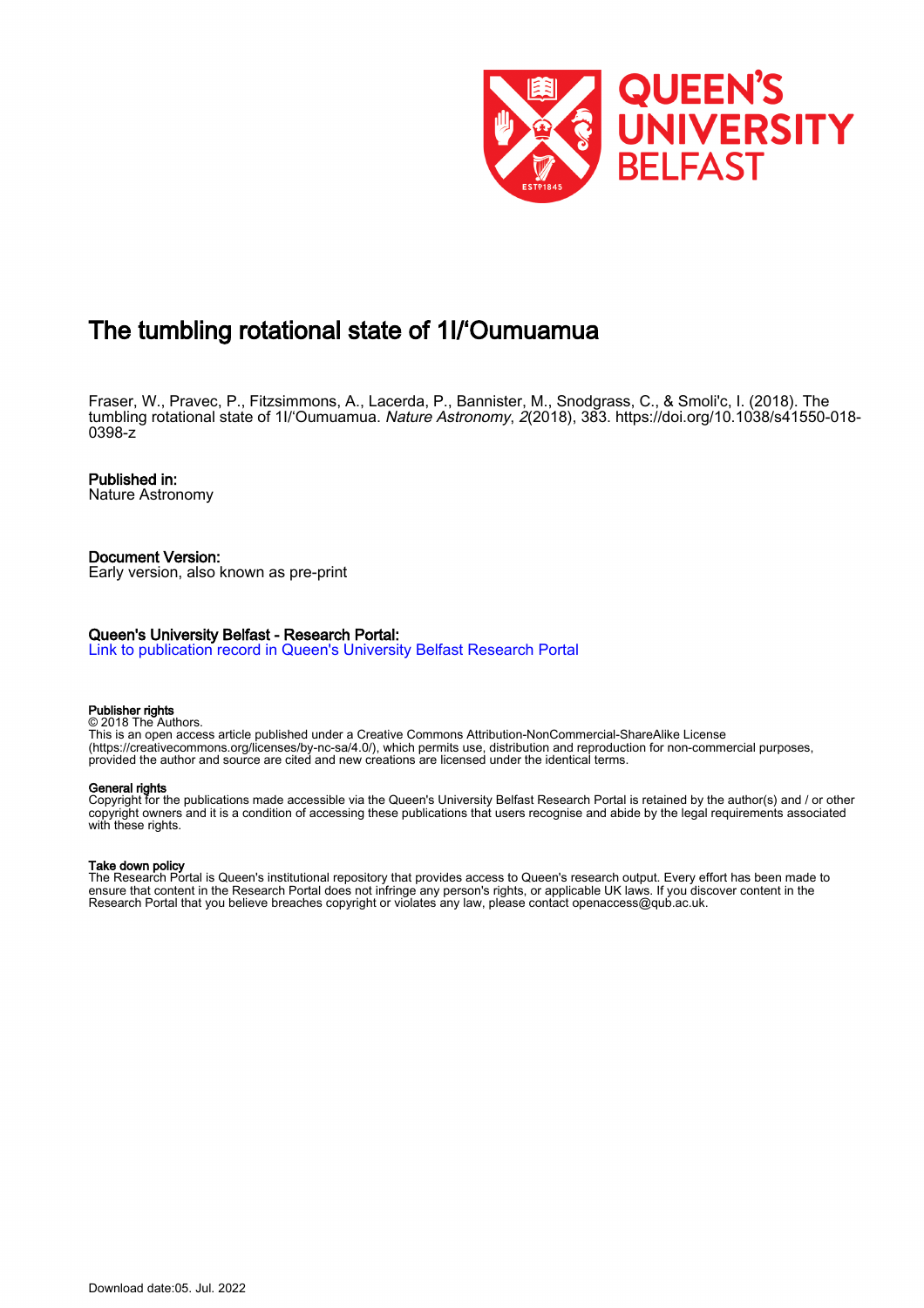# **1I/'Oumuamua is tumbling**

Wesley C. Fraser<sup>1\*</sup>, Petr Pravec<sup>2</sup>, Alan Fitzsimmons<sup>1</sup>, Pedro Lacerda<sup>1</sup>, Michele T. Bannister<sup>1</sup>, Colin Snodgrass<sup>3</sup>, Igor Smolić<sup>4</sup>

<sup>1</sup> Astrophysics Research Centre, Queen's University Belfast, Belfast, BT7 1NN, United Kingdom  $2$ Astronomical Institute, Academy of Sciences of the Czech Republic, Fričova 1, CZ-25165 Ondřejov, Czech Republic

<sup>3</sup> Planetary and Space Sciences, School of Physical Sciences, The Open University, Milton Keynes, MK7 6AA, UK

<sup>4</sup> Scientific Computing Laboratory, Center for the Study of Complex Systems, Institute of Physics Belgrade, University of Belgrade, Pregrevica 118, Zemun 11080, Belgrade, Serbia

The discovery<sup>[1](#page-9-0)</sup> of 1I/2017 U1 ('Oumuamua) has provided the first glimpse of a planetesimal born in another planetary system. This interloper exhibits a variable colour, within a range that is broadly consistent with local small bodies such as the P/D type asteroids, Jupiter Tro-jans, and dynamically excited Kuiper Belt Objects<sup>[2–](#page-9-1)[6](#page-9-2)</sup>. 1I/<sup>6</sup>Oumuamua appears unusually elongated in shape, with an axial ratio exceeding  $5:1^{1,4,5,7}$  $5:1^{1,4,5,7}$  $5:1^{1,4,5,7}$ . Rotation period estimates are in-consistent and varied, with reported values between 6.9 and 8.3 hours<sup>[4](#page-9-3)-6,8</sup>. Here we analyse all reliable optical photometry reported to date. No single rotation period can explain the exhibited brightness variations. Rather, 1I/'Oumuamua appears to be in an excited rotational state undergoing Non-Principal Axis (NPA) rotation, or tumbling. A satisfactory solution has apparent lightcurve frequencies of 0.135 and 0.126 hr<sup>-1</sup> and implies a longest-to-shortest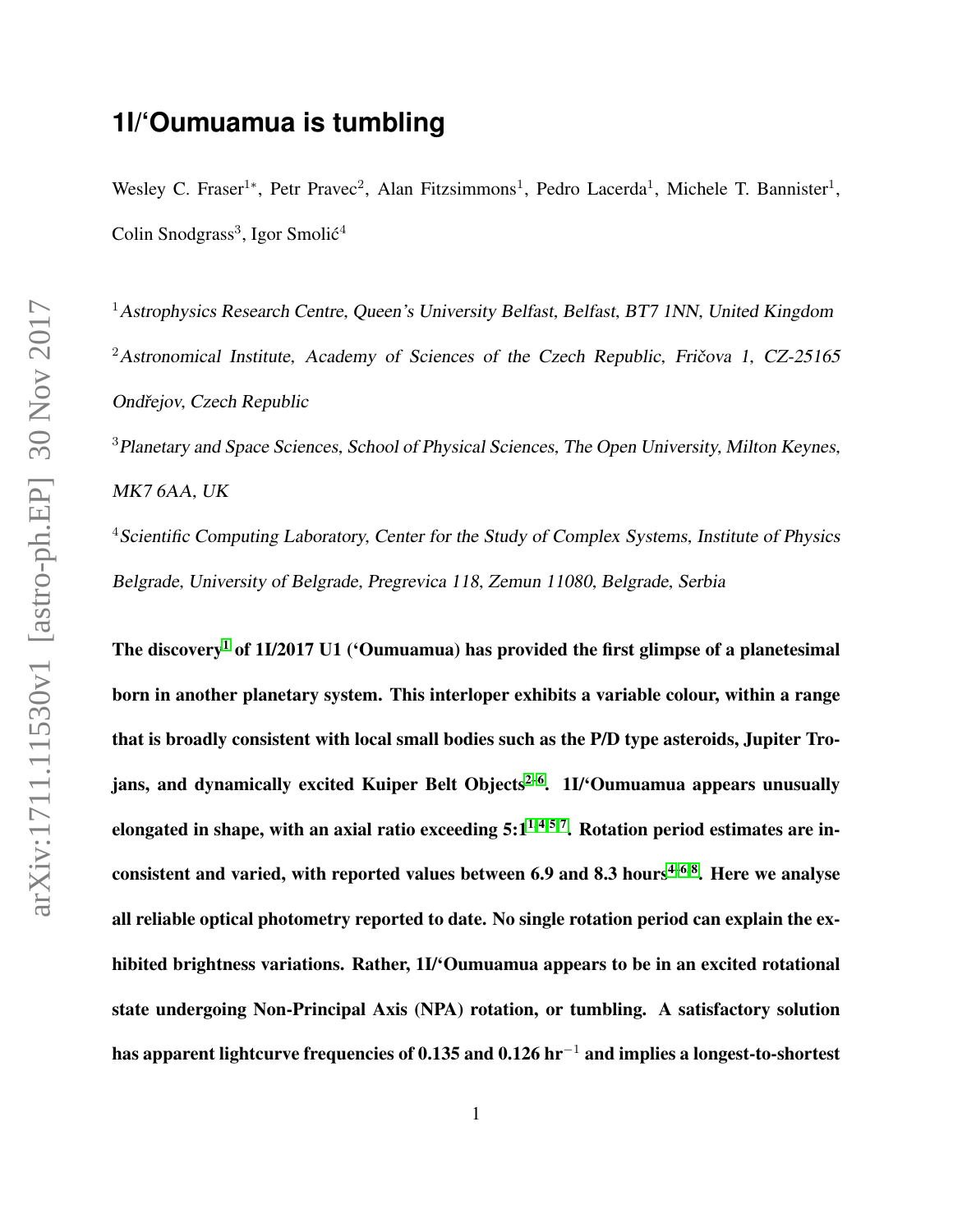axis ratio of  $\geq 5:1$ , though the available data are insufficient to uniquely constrain the true frequencies and shape. Assuming a body that responds to NPA rotation in a similar manner to Solar System asteroids and comets, the timescale to damp 1I/'Oumuamua's tumbling is at least a billion years. 1I/'Oumuamua was likely set tumbling within its parent planetary system, and will remain tumbling well after it has left ours.

Models of uniform rotation about a single spin axis moderately match 1I/'Oumuamua's ob-served brightness variations within a few nights<sup>[1,](#page-9-0)4[–7](#page-9-5)</sup>. These models are inadequate for the 6-night span of collated photometry we consider here (see Methods), with no single rotation period adequately matching the full set of data (see Figure. 1). We find that models which consider linear increases or decreases in the spin period fare no better, producing equally inadequate matches.

A tumbling model<sup>[9](#page-9-7)</sup> with NPA rotation and free precession does provide an adequate description of the photometry (see Figure 1). The relative sparseness of the data prevents determination of a unique set of frequencies; possible frequencies include 0.31, 0.26, 0.23, 0.16, 0.14, 0.12, 0.10, and 0.009 hr<sup>-1</sup>. We have discounted values which are clearly commensurate with the Earth's rotation, although there is the possibility that one may be real. It is clear that tumbling provides a reasonable explanation for the peculiar brightness variations of 1I/'Oumuamua, which cannot be explained by simple single-axis rotation. Unfortunately, given the finite set of observations due to the limited observability of the object, it is unlikely that a unique solution will ever be determined for this object.

The most complete lightcurve previously published<sup>[1](#page-9-0)</sup> has an amplitude of  $\sim$  2.5 magnitudes,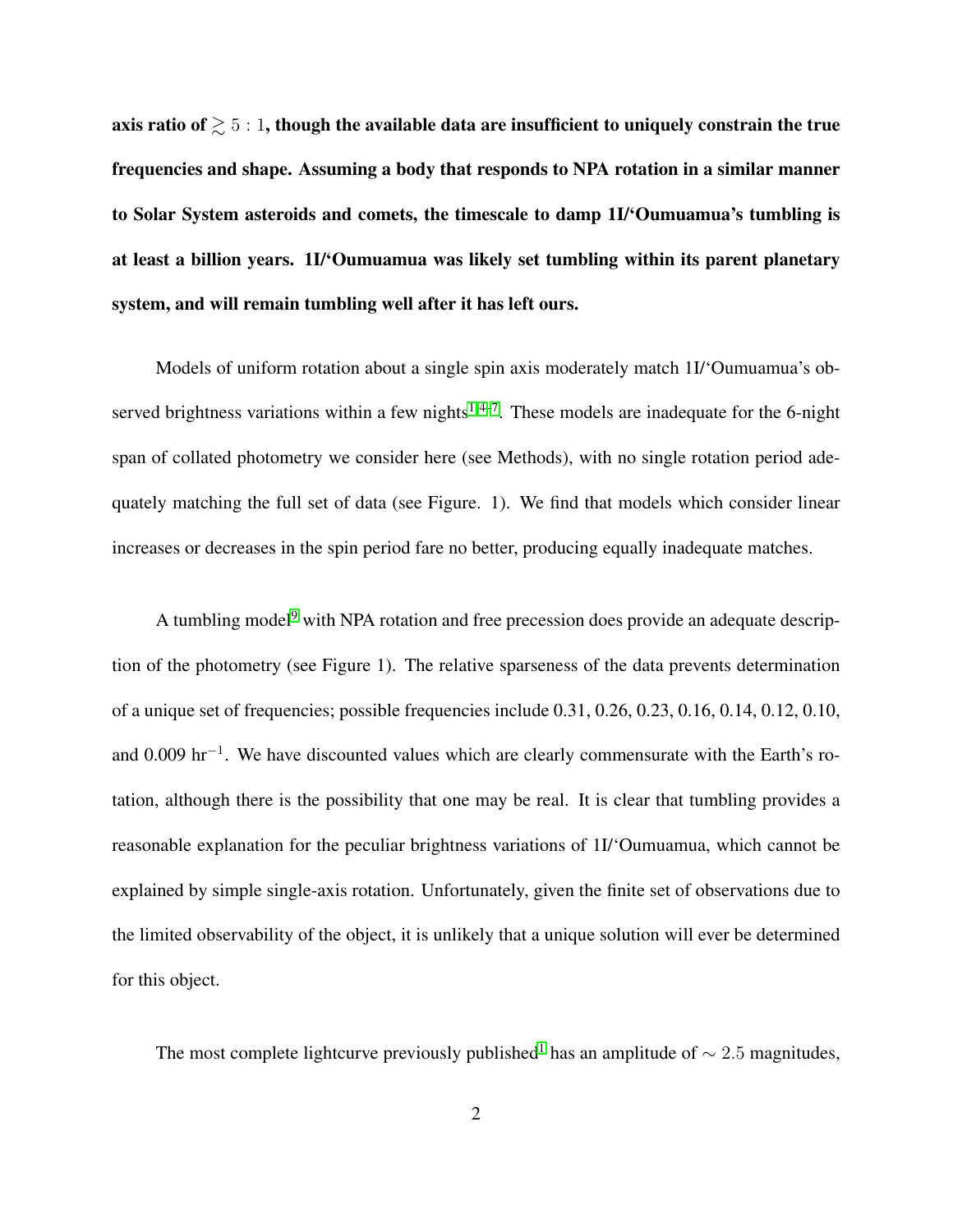from which they suggested a minimum axial ratio of  $a/c \sim 10:1$ . Observing at non-zero phase angles  $\alpha$ , however, can enhance the lightcurve amplitude by up to 0.018 magnitude/degree for carbonaceous surfaces<sup>[10](#page-10-0)</sup>, and ∼ 3%/degree for S and similar type asteroids<sup>[11](#page-10-1)</sup>, due to the combined effects of optical scattering law, global shape and spin-pole inclination to the line of sight. As this early lightcurve was observed at  $\alpha \simeq 20^{\circ}$ , the true *conservative* lower limit to the axial ratio from observations is  $a/c \geq 5$ . We caution, however, that the optical surface scattering properties of interstellar objects are unknown at present.

NPA rotation of small asteroids with slow rotation periods is a well known phenomena<sup>[9](#page-9-7)</sup>. This tumbling can be brought about by collisions<sup>[12](#page-10-2)</sup>, tidal torques in planetary close encounters<sup>[13](#page-10-3)</sup>, cometary activity<sup>[14](#page-10-4)</sup>, or the YORP effect<sup>[15](#page-10-5)</sup>. It is eventually damped by internal friction and stressstrain forces removing the excess of rotational energy above that of the basic rotational state around the body's principal axis. The timescale to return to principal axis rotation depends on the body's internal rigidity and anelasticity, its initial rotation rate, density, size and shape<sup>[16–](#page-10-6)[18](#page-10-7)</sup>. As it is possible that 1I/'Oumuamua is either an icy comet-like body or more similar to organic-rich asteroids in the outer asteroid belt, we have estimated the timescale to return to principle axis rotation for both possibilities (see Methods). We find that a rigid, organic-rich body with the observed ap-parent elongation and size<sup>[1](#page-9-0)</sup> will take  $3 \times 10^{10}$  to  $3 \times 10^{12}$  years to stop tumbling. We note that recent theories<sup>[18,](#page-10-7) [19](#page-11-0)</sup> do suggest that the timescales may be a factor of  $7-9$  shorter than the estimates that use the classical formula<sup>[16](#page-10-6)</sup>. For icy bodies, the damping timescale is an order of magnitude lower. It is unlikely, however, to be this short for 1I/'Oumuamua, which must possess some rigidity to support its highly elongated shape. A large fraction of Solar System asteroids smaller than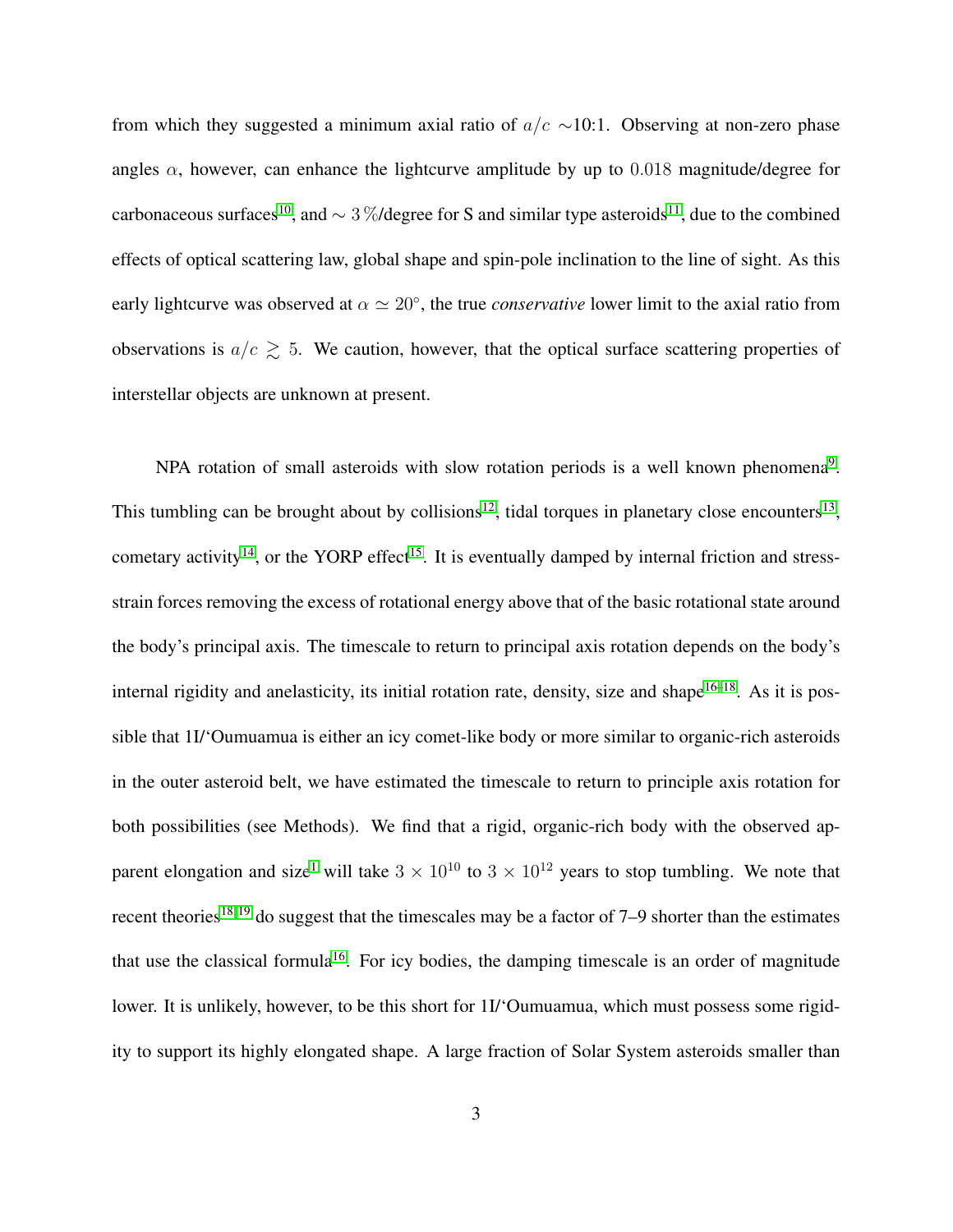$\sim$  200 meters are tumblers, even among the very fast rotators that have tensile strength, e.g. 2000  $WL107<sup>9</sup>$  $WL107<sup>9</sup>$  $WL107<sup>9</sup>$  and [20](#page-11-1)08 TC3<sup>20</sup>. Their tumbling suggests that they have a higher rigidity than larger and more weakly structured asteroids, which results in long damping timescales. 1I/'Oumuamua may have a similarly prolonged damping timescale, which could be much longer than the age of the universe.

What induced the current tumbling of 1I/'Oumuamua? As the YORP effect scales with incident stellar flux, and cometary activity only occurs within close proximity of a star, both should be negligible in interstellar space. The space density of interstellar objects similar in size or larger than 1I/'Oumuamua is estimated as  $n \sim 0.1$  au<sup>-3</sup> and they should have a typical local standard of rest encounter velocity of  $v \approx 25$  km/s<sup>[21](#page-11-2)</sup>. The collisional lifetime for an interstellar object of effective radius  $R$  is  $\sim (nR^2v)^{-1} \sim 10^{19}$  years. With a lack of other mechanisms available, it is clear that the tumbling of 1I/'Oumuamua probably commenced in its home planetary system.

Colour variations have been detected for 1I/'Oumuamua, with reported optical spectral slopes (see Methods) spanning  $0 \leq S' \leq 25\% / 100$  nm within the six-day span available. Large colour variations cannot explain the unusual lightcurve behaviour of our multi-band dataset, as even when considering only observations made in r', a single rotation period cannot be found. The observed colour variations appear to be correlated with the rotation of 1I/'Oumuamua (see Figure 2). The colour measurements imply that the body is largely a nearly-neutral reflector with spectral slope  $S' \sim 5\%/100$  nm, and has a large red region that becomes visible after the two brightest phases in the first two nights of the photometry sequence. This colour variation is of a magnitude similar to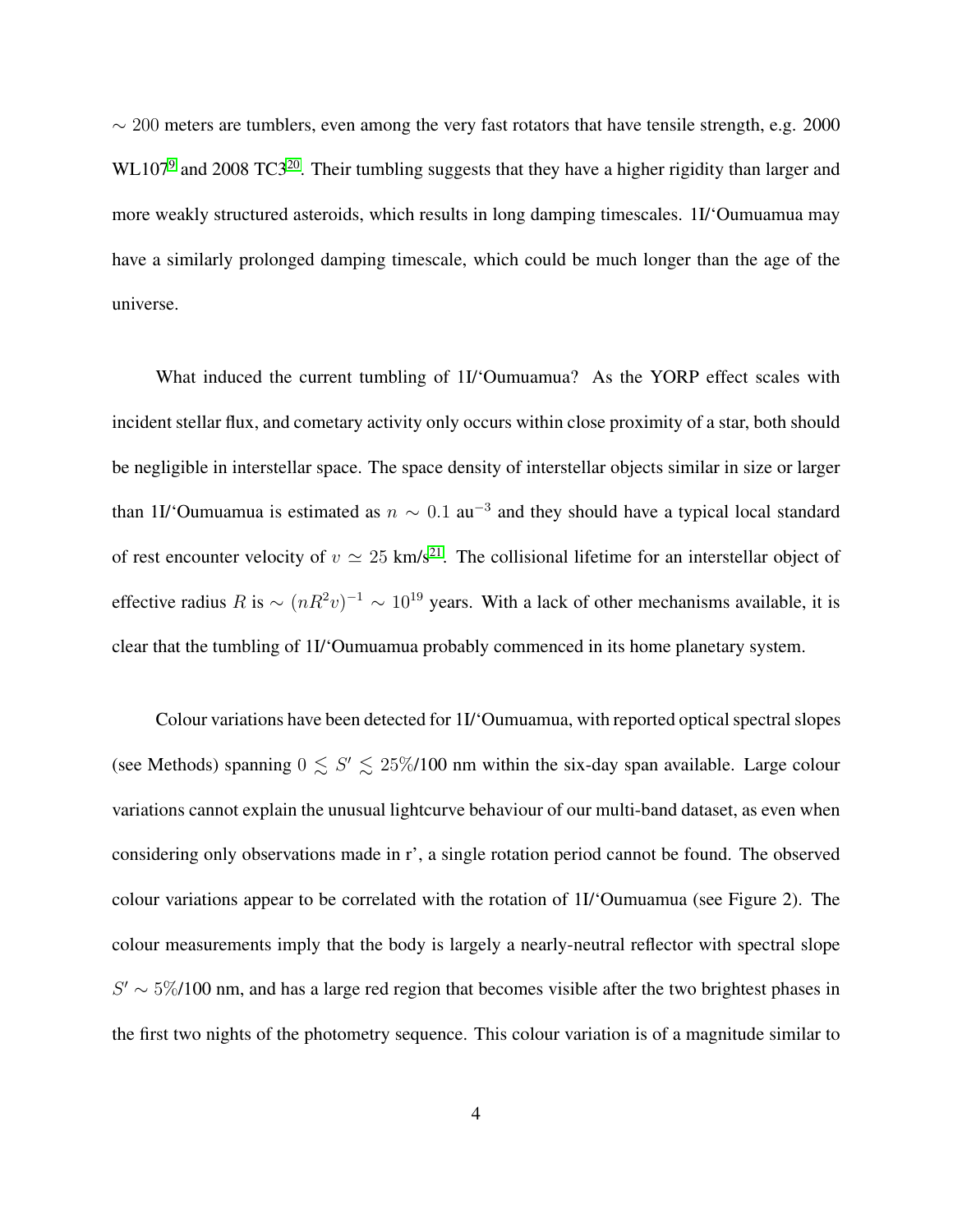the colour variations seen on some Kuiper Belt Objects<sup>[22,](#page-11-3) [23](#page-11-4)</sup>. It should be noted that the observed colours are progressively more neutral with date observed. It is tempting to attribute this to a trend of the surface of 1I/'Oumuamua progressively evolving to a more neutral colour with time, as is observed amongst the Jupiter Family Comets and Centaurs<sup>[24](#page-11-5)</sup>. This however, would require 1I/'Oumuamua's transition from red to neutral to occur entirely within the six-day duration of the observations, 42–48 days after perihelion, in an unlikely serendipity of timing.

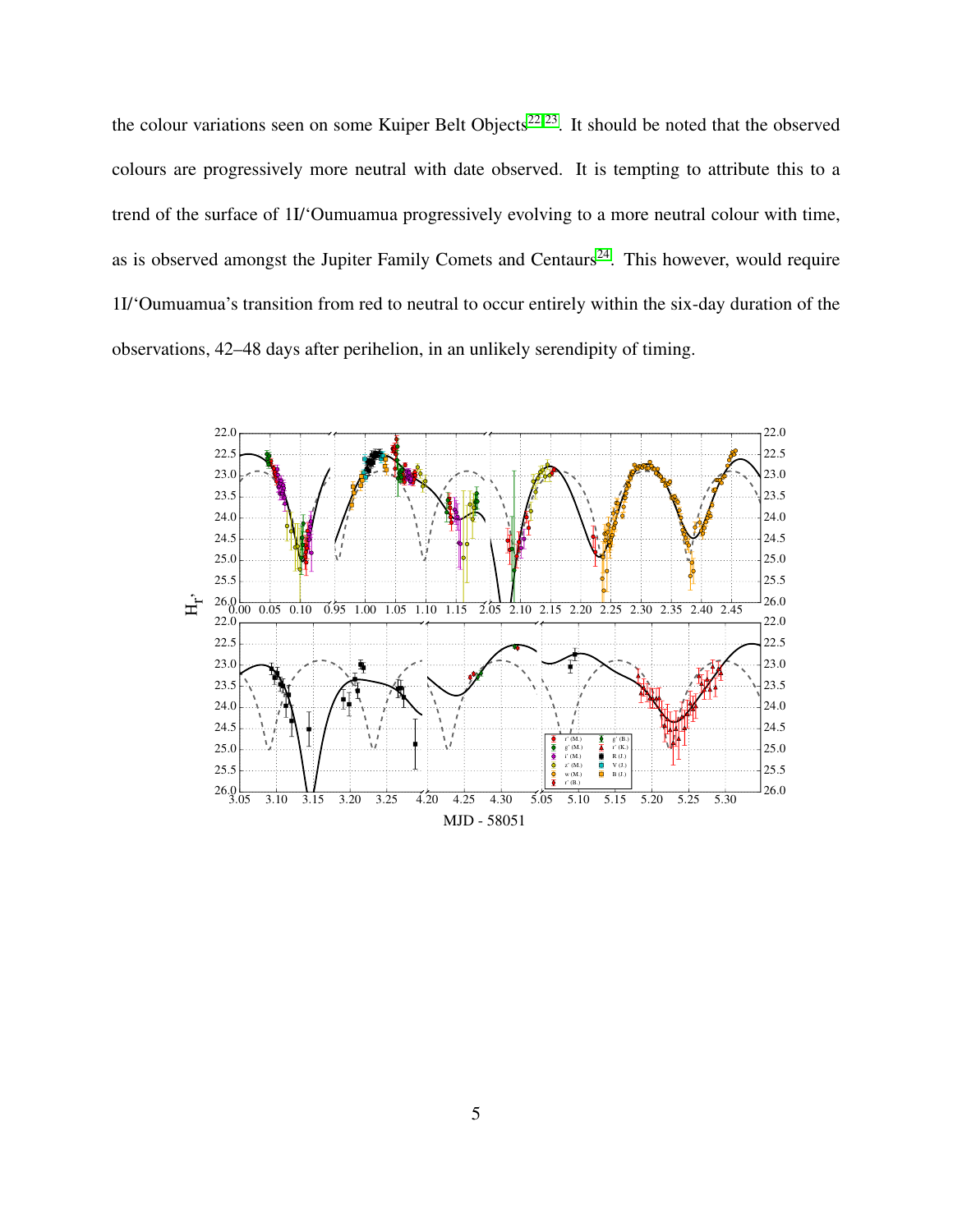

# Methods

Optical photometry. This was compiled from Bannister et al., Jewitt et al., Knight et al., and Meech et al.<sup>[1,](#page-9-0)4,5,7</sup> Where available, observations were corrected to the r' filter in the Sloan Digital Sky Survey (SDSS) photometric system <sup>[25](#page-11-6)</sup>, using colours reported in those references, or using the temporally closest  $(g-r)$  colours<sup>[1,](#page-9-0)4</sup>, assuming linear reflectance spectra through the optical range,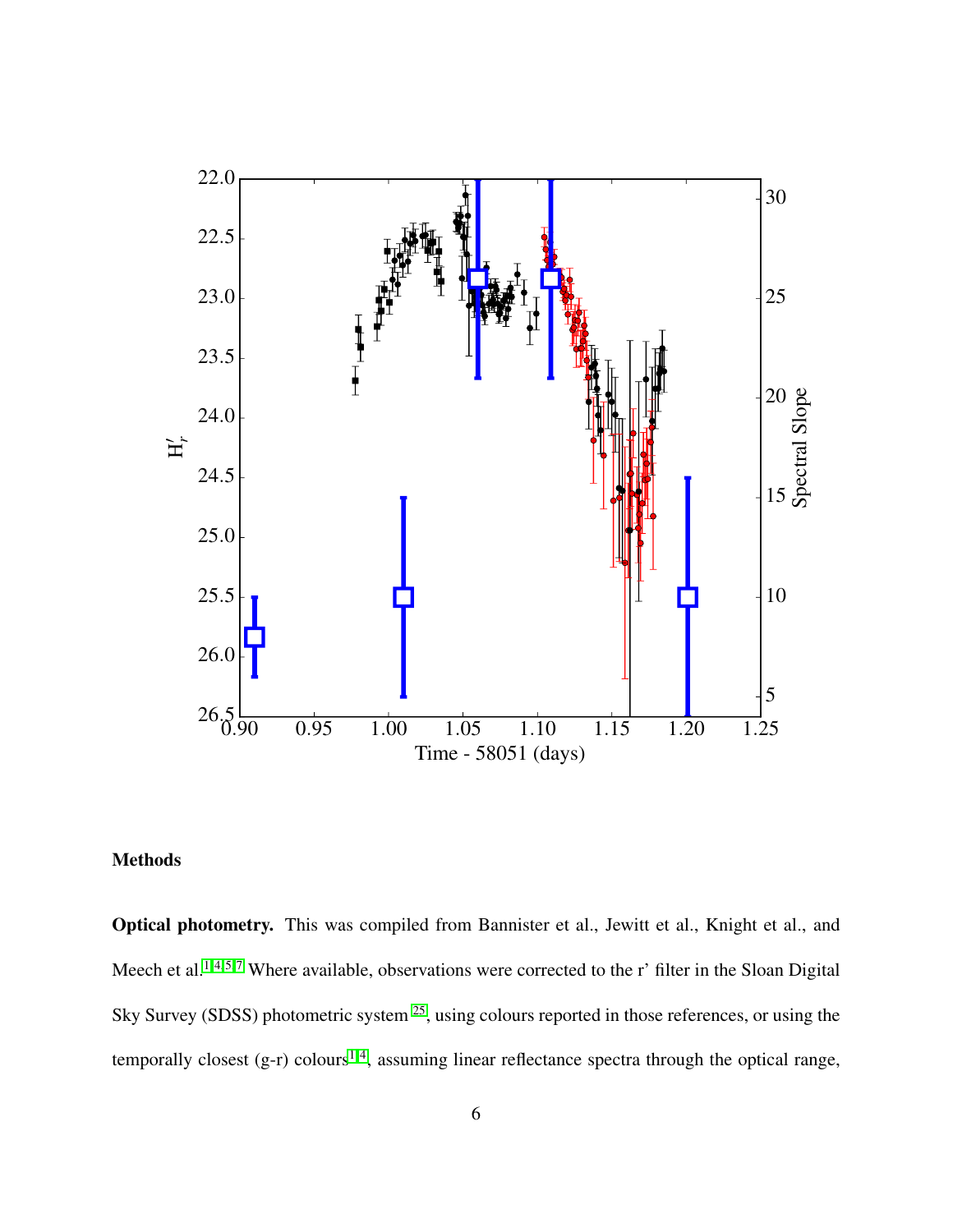which is consistent with reported spectra<sup> $1-3$  $1-3$ </sup>. Spectral slopes (percent increase in reflectivity per 100 nm increase in wavelength normalized to 550 nm) were estimated from reported colours<sup>[1,](#page-9-0)4,5</sup> and spectra<sup>[2,](#page-9-1) [3](#page-9-8)</sup> assuming a linear spectrum through the optical range.

Lightcurve modelling. Simple rotation periods were searched for using phase dispersion minimization. The tumbling lightcurve was modelled following the technique of Pravec et al.  $(2005)^9$  $(2005)^9$ : a 2-dimensional 2nd order Fourier series was used to model the observed brightness variations, and satisfactory solutions were searched for in the 2-dimensional frequency space. A number of possible combinations of frequencies were found to fit the lightcurve data; one of those providing a plausible fit is presented in Fig. 1. Note, however, that due to the limited coverage of the lightcurve with the available data (missing observations from the longitudes of Asia/Australia in particular) the solution is not "anchored" at uncovered times between the observational runs, allowing the fitted model to possibly under- or over-estimate the brightness variation at those times. Without additional data breaking the commensurability of the observations with Earth's rotation, this problem cannot be solved. With the limited data, no Fourier series of order higher than 2 could be used. While the 2nd-order Fourier series describes the lightcurve data well at most rotational phases, some lightcurve minima are not accurately modelled, with the fit either underestimating or overestimating the depth. Additional data might enable use of a 3rd order Fourier series which would improve the model fit to the lightcurve minima.

**Damping Timescales.** To estimate the damping timescales  $\tau_D$ , we used the formulation used previously in the study of small Solar system bodies<sup>[16](#page-10-6)</sup>: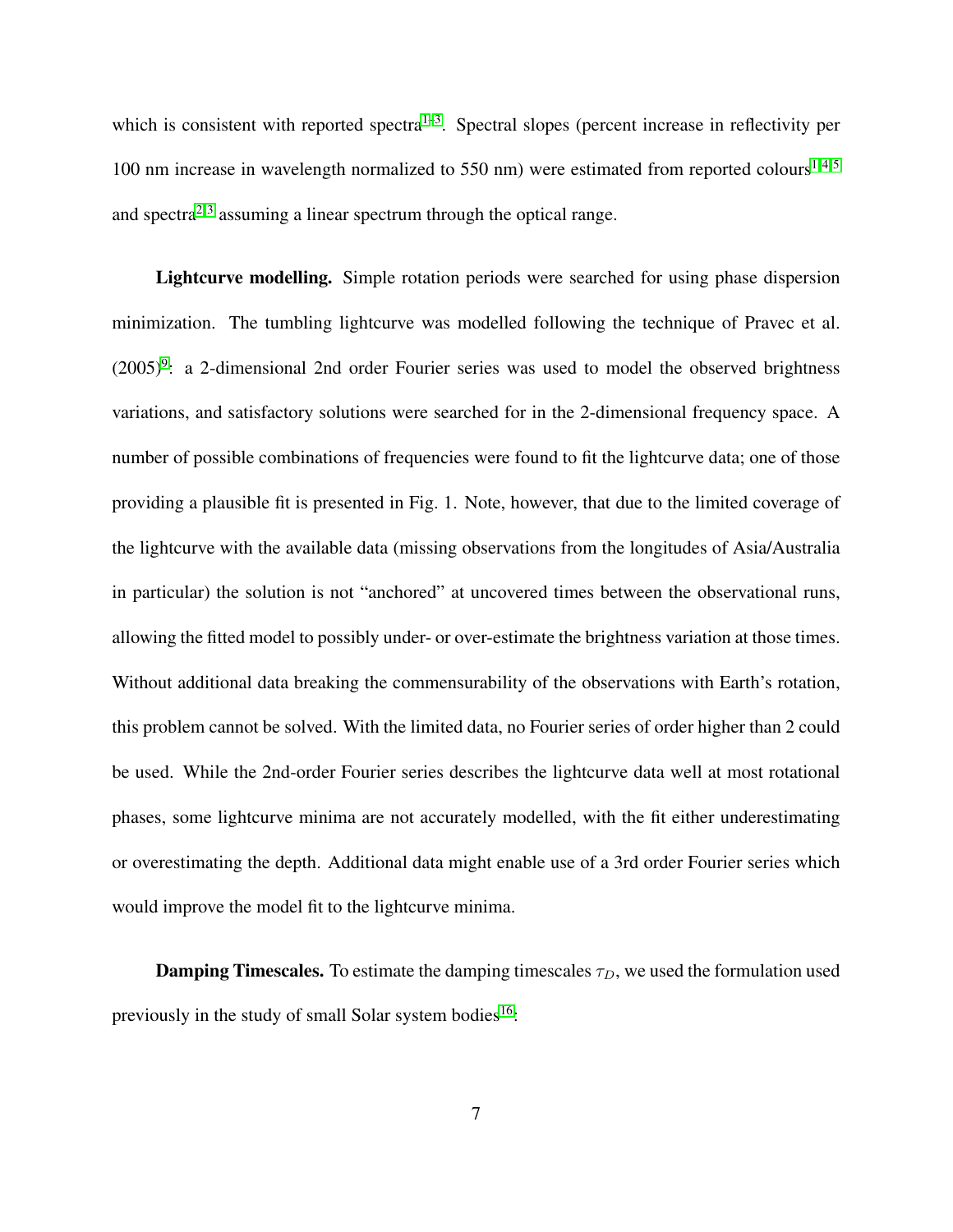$$
\tau_D \simeq \frac{\mu Q}{\rho K_3^2 R^2 \omega^3}
$$

where  $\mu$  is the rigidity of the object, Q is the anelasticity or damping constant,  $\rho$  is the bulk density and  $\omega$  is the angular velocity of rotation. For 1I/'Oumuamua we take  $\omega = 7.4$  hours from our analysis. K<sub>3</sub> is a scaling coefficient that depends on the oblateness of the body  $p = (a - b)/a$ where a and b are the semi-major and semi-minor axes of the body;  $K_3 \simeq 0.1p^2$ . The lightcurve of Meech et al. along with an assumed geometric albedo of 0.04 implies projected radii 200  $\times$  20 m ignoring amplitude-phase angle effects (see main text), hence we use this to estimate a maximum obliquity of  $p \simeq 0.9$  and  $K_3 \simeq 0.09$ .

For an icy (or initially icy) comet-like body we assume  $\rho \simeq 1000 \text{ kg m}^{-3}$ . The internal rigidity is unknown, but we assume that  $\mu \simeq 4 \times 10^9$  N m<sup>-2</sup> as assumed for previously assumed for small bodies with weak strength<sup>[26](#page-11-7)</sup>. The mean radius is given by  $R \simeq \sqrt{ab} \simeq 60$  m. Then a range of viable values of  $100 \le Q \le 1000$  in turn implies  $3 \times 10^9 \le \tau_D \le 3 \times 10^{10}$  years. However there is the possibility that 1I/'Oumuamua is instead a rocky object similar to C-type asteroids as found predominantly in the outer main-belt. In this case we can assume  $\rho \simeq 2000 \text{ kg m}^{-3}$  and a rigidity a factor of 10 higher. At the same time the geometric albedo could be high at  $\simeq 0.08$ , implying a corresponding reduction in R. This then predicts  $3 \times 10^{10} \le \tau_D \le 3 \times 10^{11}$  years.

Full Acknowledgements W.F., A.F., and M.T.B. acknowledge support from STFC grant ST/P0003094/1, and M.T.B. also from STFC grant ST/L000709/1. The work by P.P. was supported by the Grant Agency of the Czech Republic, Grant 17-00774S. C.S. is supported by a STFC Ernest Rutherford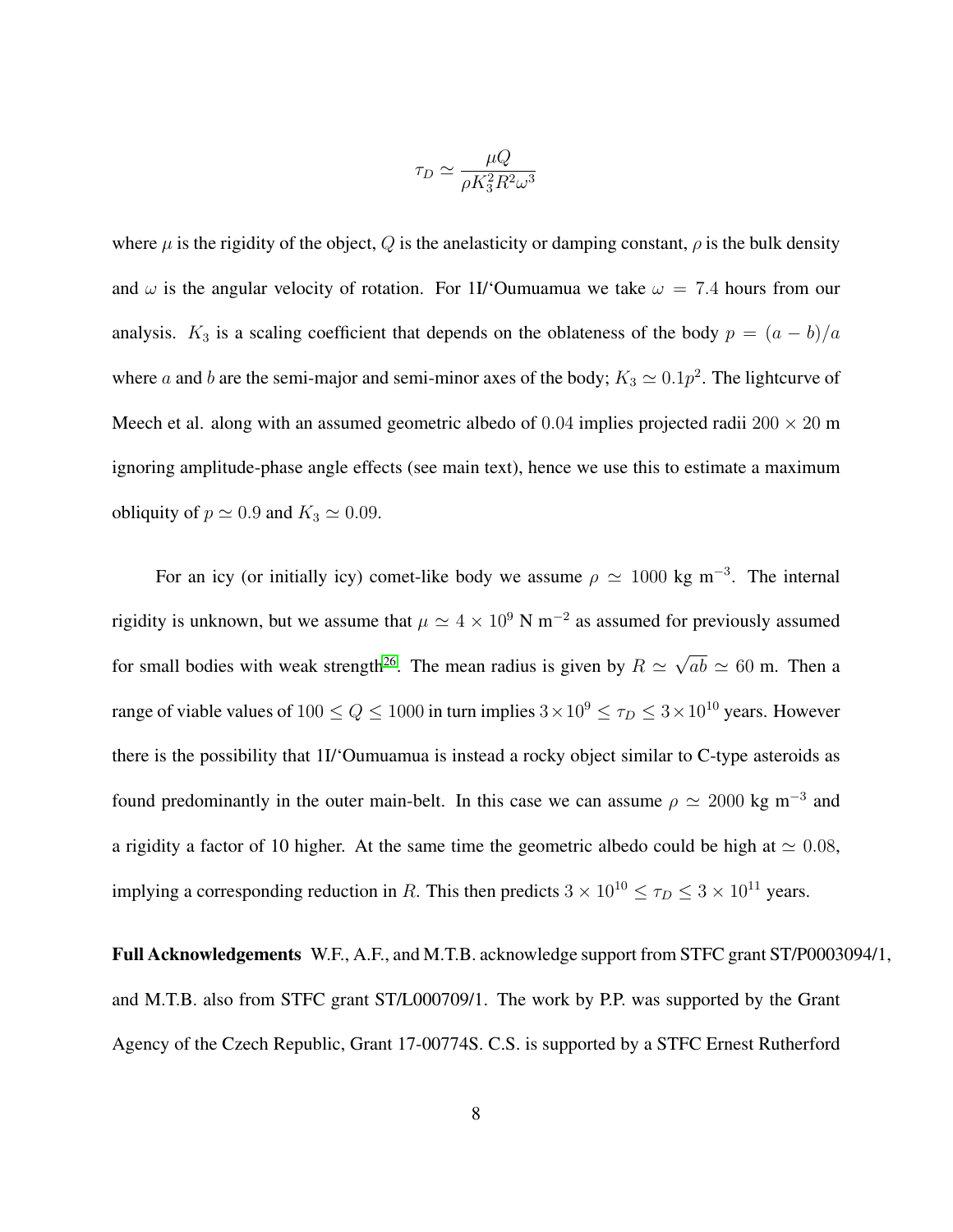fellowship.

- <span id="page-9-0"></span>1. Meech, K. J., Weryk, R. & Micheli, M. A brief visit from a red and extremely elongated interstellar asteroid. Nature (2017).
- <span id="page-9-1"></span>2. Ye, Q.-Z., Zhang, Q., Kelley, M. S. P. & Brown, P. G. 1I/2017 U1 ('Oumuamua) is Hot: Imaging, Spectroscopy and Search of Meteor Activity. ApJL, in press (2017). <1711.02320>.
- <span id="page-9-8"></span>3. Fitzsimmons, A. et al. Spectroscopy and thermal modelling of the first interstellar object 1I/2017 U1 'Oumuamua. submitted, Nature Astronomy (2017).
- <span id="page-9-3"></span>4. Bannister, M. T. et al. Col-OSSOS: Colors of the Interstellar Planetesimal 1I/2017 U1 in Context with the Solar System. submitted to ApJL (2017). <1711.06214>.
- <span id="page-9-4"></span>5. Jewitt, D. et al. Interstellar Interloper 1I/2017 U1: Observations from the NOT and WIYN Telescopes. submitted to ApJL (2017). <1711.05687>.
- <span id="page-9-2"></span>6. Bolin, B. T. et al. APO Time Resolved Color Photometry of Highly-Elongated Interstellar Object 1I/'Oumuamua. submitted to AJ (2017). <1711.04927>.
- <span id="page-9-5"></span>7. Knight, M. M. et al. The rotation period and shape of the hyperbolic asteroid A/2017 U1 from its lightcurve. submitted to ApJL (2017). <1711.01402>.
- <span id="page-9-6"></span>8. Feng, F. & Jones, H. R. A. 'Oumuamua as a messenger from the Local Association. submitted to AAS Journals (2017). <1711.08800>.
- <span id="page-9-7"></span>9. Pravec, P. et al. Tumbling asteroids. Icarus 173, 108–131 (2005).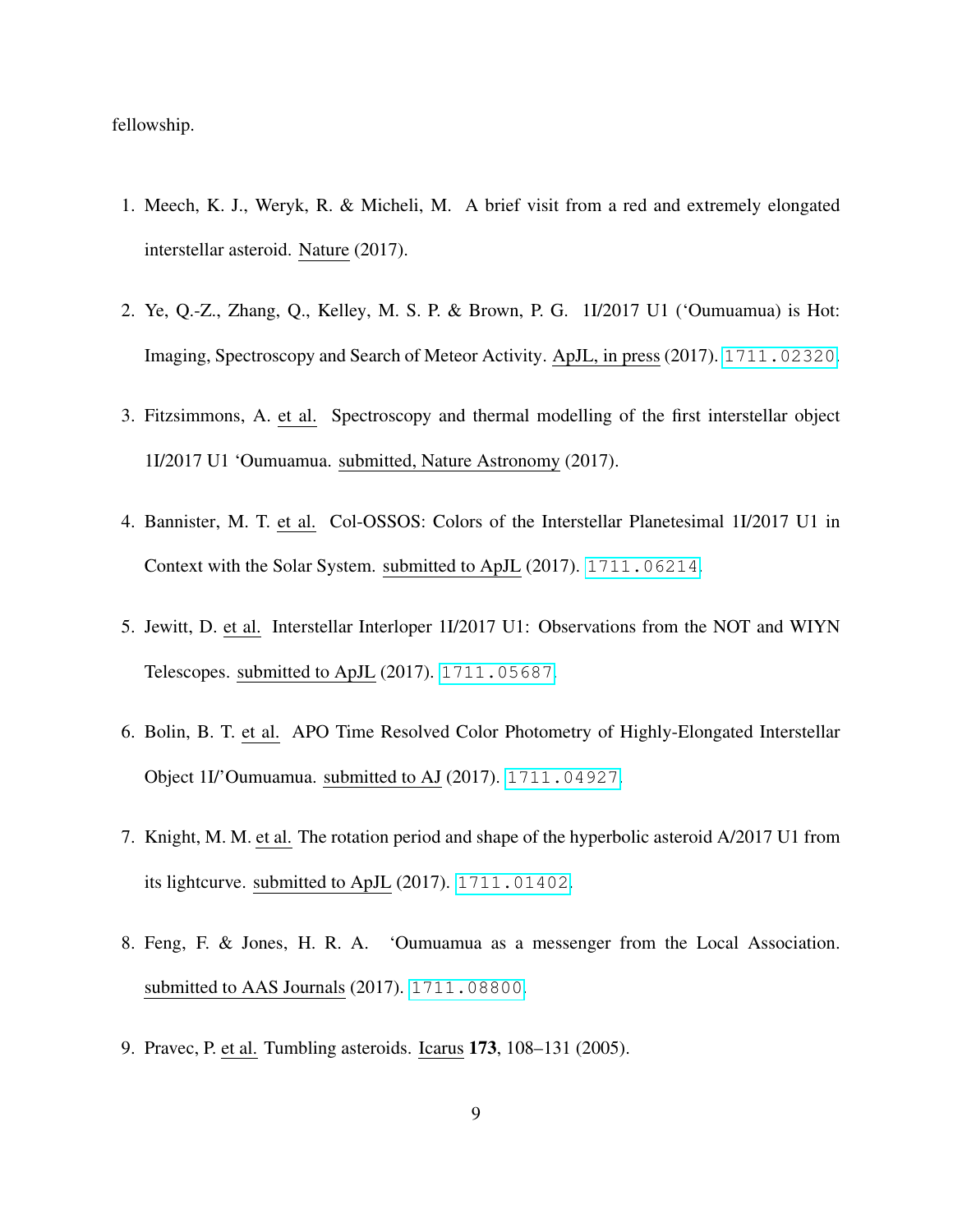- <span id="page-10-0"></span>10. Gutiérrez, P. J., Davidsson, B. J. R., Ortiz, J. L., Rodrigo, R. & Vidal-Nuñez, M. J. Comments on the amplitude-phase relationship of asteroid lightcurves. Effects of topography, surface scattering properties, and obliquity. AAP 454, 367–377 (2006).
- <span id="page-10-1"></span>11. Zappala, V., Cellino, A., Barucci, A. M., Fulchignoni, M. & Lupishko, D. F. An analysis of the amplitude-phase relationship among asteroids. AAP 231, 548–560 (1990).
- <span id="page-10-2"></span>12. Henych, T. & Pravec, P. Asteroid rotation excitation by subcatastrophic impacts. MNRAS 432, 1623–1631 (2013). <1304.7083>.
- <span id="page-10-3"></span>13. Scheeres, D. J., Ostro, S. J., Werner, R. A., Asphaug, E. & Hudson, R. S. Effects of Gravitational Interactions on Asteroid Spin States. Icarus 147, 106–118 (2000).
- <span id="page-10-4"></span>14. Samarasinha, N. H. & Mueller, B. E. A. Relating Changes in Cometary Rotation to Activity: Current Status and Applications to Comet C/2012 S1 (ISON). Astrophysical Journal Letters 775, L10 (2013). <1309.0586>.
- <span id="page-10-5"></span>15. Vokrouhlický, D., Breiter, S., Nesvorný, D. & Bottke, W. F. Generalized YORP evolution: Onset of tumbling and new asymptotic states. Icarus 191, 636–650 (2007).
- <span id="page-10-6"></span>16. Burns, J. A. & Safronov, V. S. Asteroid nutation angles. MNRAS 165, 403 (1973).
- 17. Sharma, I., Burns, J. A. & Hui, C.-Y. Nutational damping times in solids of revolution. MNRAS 359, 79–92 (2005).
- <span id="page-10-7"></span>18. Breiter, S., Ro $\overline{Z}$ ek, A. & Vokrouhlický, D. Stress field and spin axis relaxation for inelastic triaxial ellipsoids. MNRAS 427, 755–769 (2012). <1208.4283>.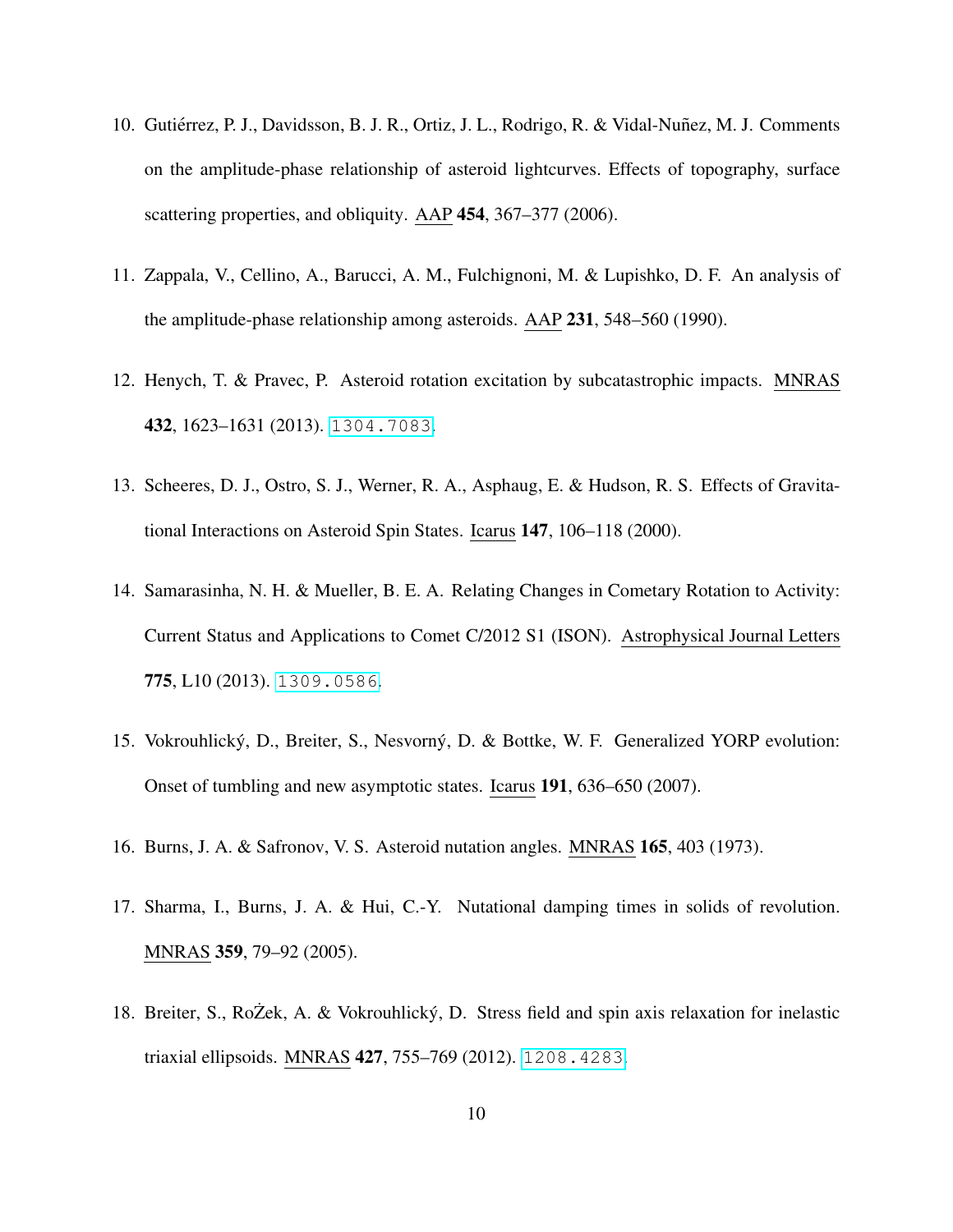- <span id="page-11-1"></span><span id="page-11-0"></span>19. Pravec, P. et al. The tumbling spin state of (99942) Apophis. Icarus 233, 48–60 (2014).
- 20. Scheirich, P. et al. The shape and rotation of asteroid 2008 TC3. Meteoritics and Planetary Science 45, 1804–1811 (2010).
- <span id="page-11-2"></span>21. Grav, T. et al. The Pan-STARRS Synthetic Solar System Model: A Tool for Testing and Efficiency Determination of the Moving Object Processing System. PASP 123, 423 (2011).
- <span id="page-11-3"></span>22. Lacerda, P., Jewitt, D. & Peixinho, N. High-Precision Photometry of Extreme KBO 2003 EL<sub>61</sub>. AJ **135**, 1749–1756 (2008). <0801.4124>.
- <span id="page-11-4"></span>23. Fraser, W. C., Brown, M. E. & Glass, F. The Hubble Wide Field Camera 3 Test of Surfaces in the Outer Solar System: Spectral Variation on Kuiper Belt Objects. Astrophysical Journal 804, 31 (2015). <1502.06612>.
- <span id="page-11-5"></span>24. Jewitt, D. Color Systematics of Comets and Related Bodies. AJ 150, 201 (2015). [1510.](1510.07069) [07069](1510.07069).
- <span id="page-11-7"></span><span id="page-11-6"></span>25. Fukugita, M. et al. The Sloan Digital Sky Survey Photometric System. AJ 111, 1748 (1996).
- 26. Harris, A. W. Tumbling asteroids. Icarus 107, 209 (1994).

Competing Interests The authors declare that they have no competing financial interests.

Correspondence Correspondence and requests for materials should be addressed to W. C. Fraser. (email: wes.fraser@qub.ac.uk).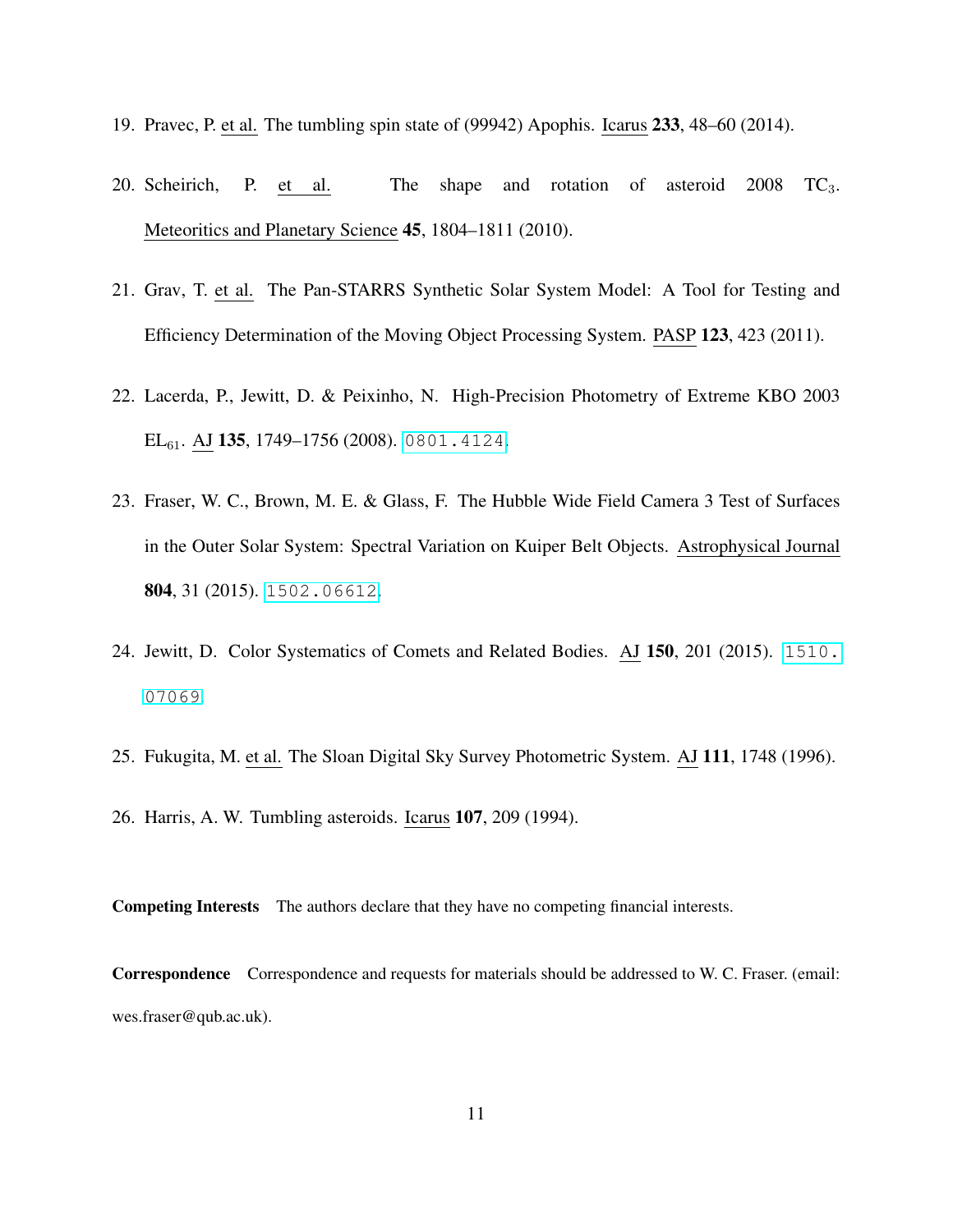Note to editor: a csv format table of photometry corrected for geometry, light travel time, and colour will accompany the final submission. Also note the caption describing the table will be stated in a supplemental pdf.